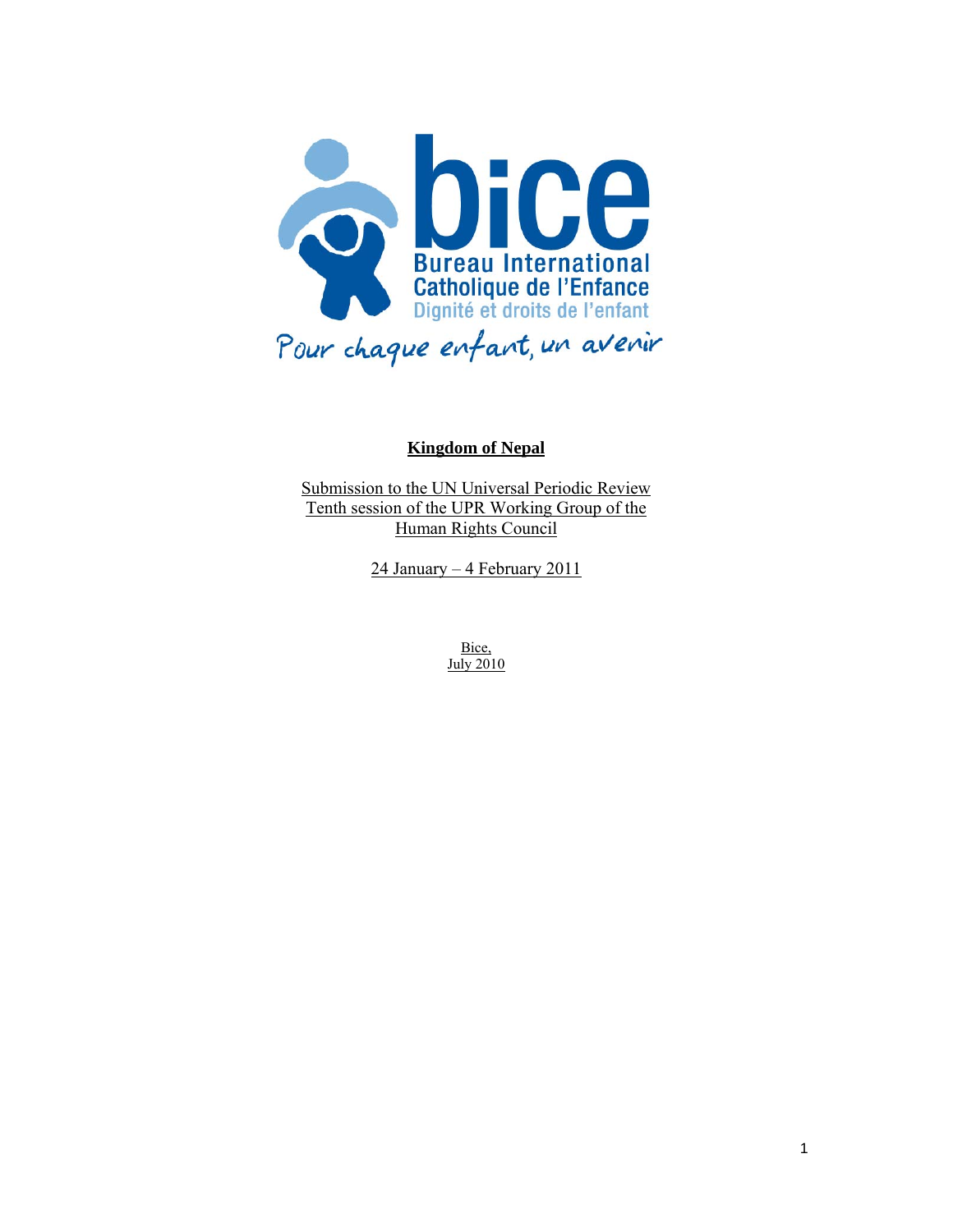#### **I. Violence and sexual abuse towards children**

Domestic violence and sexual abuse of girls and boys are rampant in Nepal. Though it has been a widespread practice mostly due to patriarchal society believes, there have been no governmental comprehensive studies on these issues. In this regard, however, UNICEF has conducted in a number of districts, a series of study focusing on violence against children at school and on Nepal's health practitioners' attitude and practice about child sexual abuse<sup>1</sup>.

Almost 40% of survivors of child sexual abuse and rape are girls below 18. Most of them are abused either at home, in educational institutions, or at their work place. Poverty, lack of education as well as of implementation, coordination and consistency among law enforcing agencies, are some of the root causes of the practice of sexual abuse of children, especially girls.

The Government of Nepal acknowledges the violence and sexual abuse challenges but it has not yet set up appropriate mechanisms to address the situation. There is no national counselling, support and rescue structure to assist and protect victims from abuse and exploitation.

Because of violence and sexual abuse, many children are forced to drop out from school or are irregular in attending it and fail to graduate. They suffer from a poor health status, higher mortality rates and are vulnerable to HIV. Such a situation also affects their relationship with their family and other children. Sexually abused children have a lower degree of selfconfidence as they feel they are not in control of their own body and lack protection from family and authorities.

## **II. Child Trafficking**

Children are trafficked for different purposes, including domestic work, forced beggary, marriage, carpet weaving and for sex trade or slavery. About 20% (i.e. 40,000) of the total trafficked women for sex trade or slavery are girls below 16, and around 12,000 girls and women are trafficked per year<sup>2</sup>. The patterns have changed, as girls are now being trafficked to the Middle East, South-East Asia and to Europe. The most vulnerable children, including orphans, children belonging to the most marginalized groups (e.g. Dalits), refugee children, children in remote villages, internally displaced children and street children are more exposed to trafficking.

Despite this alarming situation, the Government of Nepal has not yet ratified the UN Protocol to Prevent, Suppress and Punish Trafficking in Persons, Especially Women and Children, supplementing the United Nations Convention against Transnational Organized Crime. The adhesion to SAARC 2001 Convention on Preventing and Combating Trafficking in Women and Children for Prostitution has not brought forth any concrete change. Moreover, the 1986 Act Relating to Human Trafficking and the 1992 Children's Act, which states, "no person shall involve or use a child in an'immoral profession'' have been barely enforced. In addition,

<sup>1</sup> UN Children's Fund (UNICEF), *Violence against Children in Nepal - Child Sexual Abuse in Nepal: Children's Perspectives*, 2006, Series 1; UN Children's Fund (UNICEF), *Violence against Children in Nepal – A study of the System of School Discipline in Nepal*, 2004, Series 2; UN Children's Fund (UNICEF), *Health Practitioners' Knowledge, Attitude, and Practice on Child Abuse and Sexual Abuse in Nepal*, Series

<sup>3.&</sup>lt;br><sup>2</sup> ILO-IPEC, *Nepal Trafficking in Girls with Special Reference to Prostitution: A Rapid Assessment, November 2001.*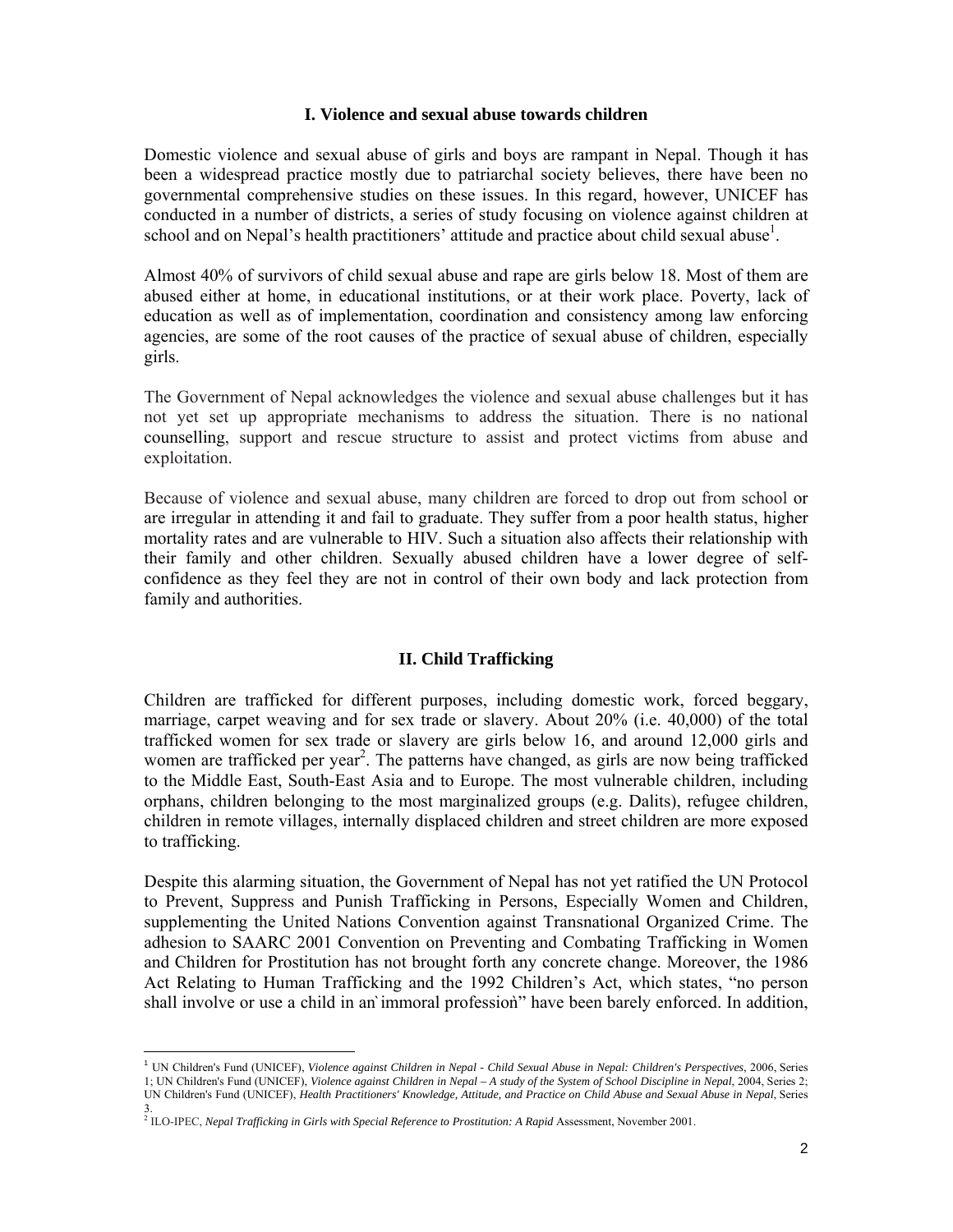punishments of trafficking offenses are not dissuasive and the phenomenon continues to grow, and children are left without protection.

The national legal framework does not provide adequate protection for witness and victims of trafficking. Hence, many children who have been saved from the traffickers have been trafficked again due to the lack of national protection, rehabilitation, integration and recovery program for victims. The Nepalese Government failed to honor the commitments undertaken before the UN Committee on the Rights of the Child in May 2005 as the capacity and the resources of the Women Empowerment and Rehabilitation Centers are very low and do not cover the whole country.

# **III. Early Child Marriage**

Legally, children are allowed to marry at the age of 20, but this provision is barely respected, as 34% of total marriages in Nepal involve girls below 16. The marriage of adolescent girls aged 15-19 is nearly three times higher (34%) than that of adolescent boys (12%). 7% of child marriages are held with children below 10. Existing practices of dowry in many parts of the country encourage child marriages in the society. Early child marriages of young girls have increased during the armed conflict. Parents saw it as a means to protect their young daughters from being enlisted and used in the armed groups.

Those baby girls have been denied education and are not well prepared to take on family responsibilities. Early pregnancy is very often a threat to the health of the young girl. Furthermore, infant mortality among the children of very young mothers is higher. Traditional practices and believes, including heritage rules and discrimination against women, are factors that encourage early marriages.

## **Recommendations**

## *In engaging in the UPR process, the Government of Nepal should:*

- Conduct a national comprehensive research on child trafficking violence and sexual abuse against children, child early marriage in order to collect desegregated data and adopt appropriate policy to tackle those phenomenon that impede the full enjoyment by children of their rights;
- Adopt a National Child Protection Code in compliance to all international childrelated obligations.

## *It should also:*

## **Violence and sexual abuse**

- Strengthen and support awareness-raising programs against social and cultural practices and believes, which lead to discriminations, abuse, child early marriage, and violence against children;
- Strengthen with adequate resources mechanisms and structures for the counselling, support, rescue and rehabilitation to victims of violence and sexual abuse;
- Carry out periodic investigations, monitoring and evaluation steps with rehabilitation centers run by non-States actors, provide them with due assistance, and give orientation on minimum standards of care and support of survivors.